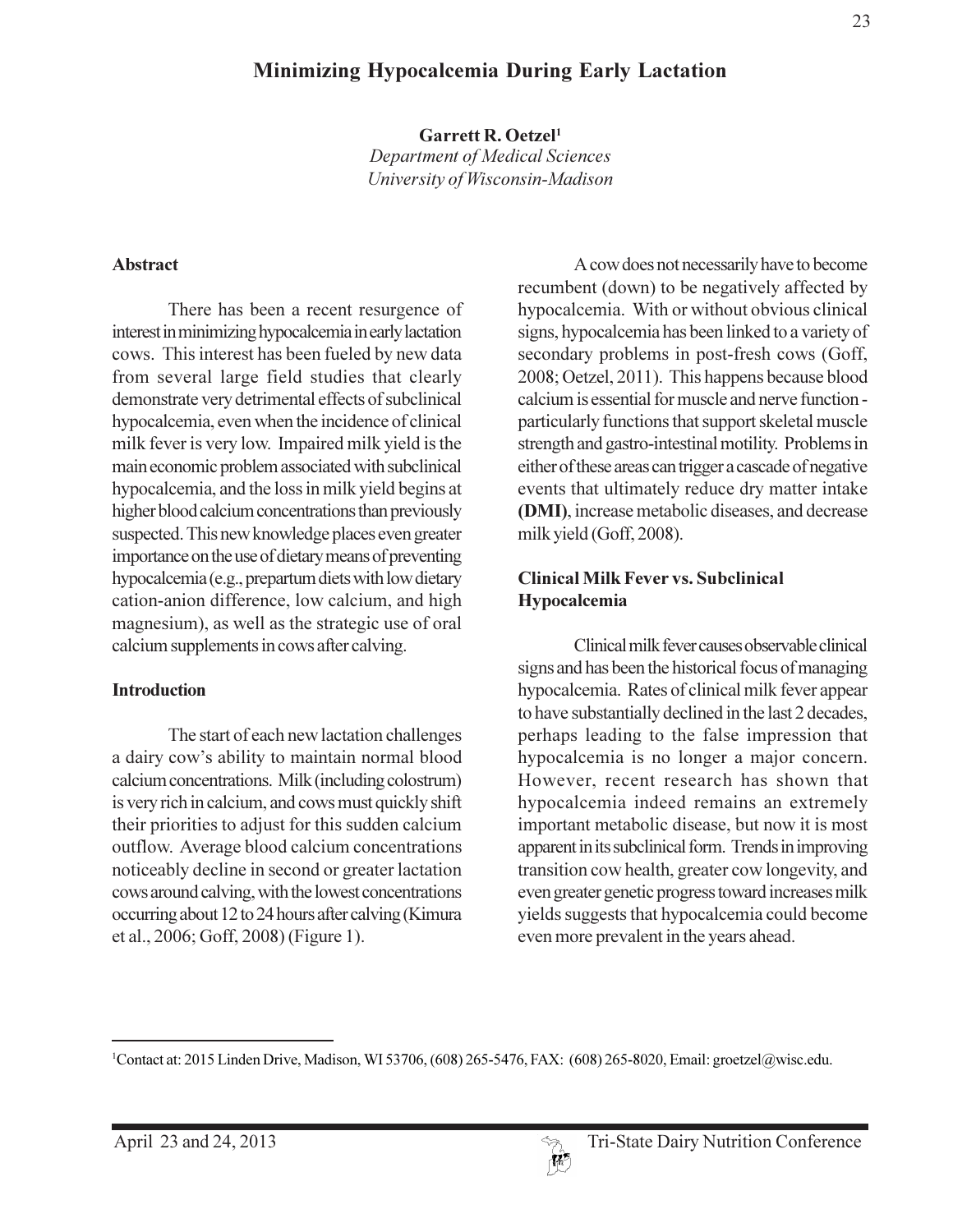Subclinical hypocalcemia can be defined as low blood calcium concentrations without clinical signs of milk fever. Subclinical hypocalcemia affects about 50% of second and greater lactation dairy cattle fed typical pre-fresh diets. If anions are supplemented to reduce the risk for milk fever, the percentage of hypocalcemic cows is reduced to about 15 to 25% (Oetzel, 2004).

Subclinical hypocalcemia is more costly than clinical milk fever because it affects a much higher percentage of cows in the herd (Oetzel, 2011). For example, if a 2000-cow herd has a 2% annual incidence of clinical milk fever and each case of clinical milk fever costs \$300 (Guard, 1996), the loss to the dairy from clinical cases is about \$12,000 per year. If the same herd has a 30% annual incidence of subclinical hypocalcemia in second and greater lactation cows (assuming they are 65% of cows in the herd) and each case costs \$125 (an estimate that accounts for milk yield reduction and direct costs due to increased ketosis and displaced abomasum), then the total herd loss from subclinical hypocalcemia is about \$48,750 per year. This is about 4 times greater than the cost of the clinical cases.

A recently published, large multi-site study shows that hypocalcemia around calving is most strongly associated with reduced milk yield (Chapinal et al., 2012) and increased risk for displaced abomasum (Chapinal et al., 2011). These studies also demonstrated that the cutpoint for serum total calcium is higher (about 8.5 mg/dl) than was previously assumed (see Figures 2 and 3). Another recent study (Martinez et al., 2012) defined subclinical hypocalcemia as serum total calcium below 8.59 mg/dl during any of the first 3 days in milk. Cows with subclinical hypocalcemia were at greater risk of developing fever, metritis, and ketosis. Cows with subclinical hypocalcemia in this study also had reduced pregnancy rate and longer days open.

### **Dietary Means of Preventing Hypocalcemia**

#### Dietary calcium restriction

The traditional method of preventing milk fever has been to restrict calcium intake during the dry period. If extremely low calcium diets  $(< 20 \text{ g})$ of daily calcium) are fed before parturition and highcalcium diets are fed after parturition, the incidence of milk fever can be drastically reduced (Green et al., 1981). Low calcium diets prior to calving apparently prevent the cow's active intestinal calcium absorption and bone calcium resorption mechanisms from becoming quiescent and unable to respond to the sudden calcium outflow that occurs at parturition. Calcium intake during the dry period is usually restricted by replacing some or all of the alfalfa in a dry cow diet with a grass hay and using additional corn silage and concentrates.

### Dietary acidification

Dietary acidity or alkalinity is more important in controlling milk fever than calcium intake. The use of diets low in dietary cation-anion difference (DCAD) to prevent milk fever has been extensively studied and reviewed (DeGaris and Lean, 2008). A large meta-analysis (Charbonneau et al., 2006) demonstrated that reducing pre-fresh DCAD by 300 meq/kg (136 meq/lb) of diet DM (a typical approach) reduced the odds for clinical milk fever 5.1-fold, reduced urinary pH from 8.1 to 7.0, and reduced DM intake by 11.3%. It is important to implement a low DCAD strategy only in herds that already have good intakes in the prefresh group and can withstand an 11% intake reduction. Despite the expected decrease in prefresh DM intake, post-fresh intakes are improved when low DCAD diets are fed (Eppard et al., 1996; Joyce et al., 1997). Beede et al. (1991) reported 3.6% more mature equivalent (ME) milk when low DCAD diets are fed.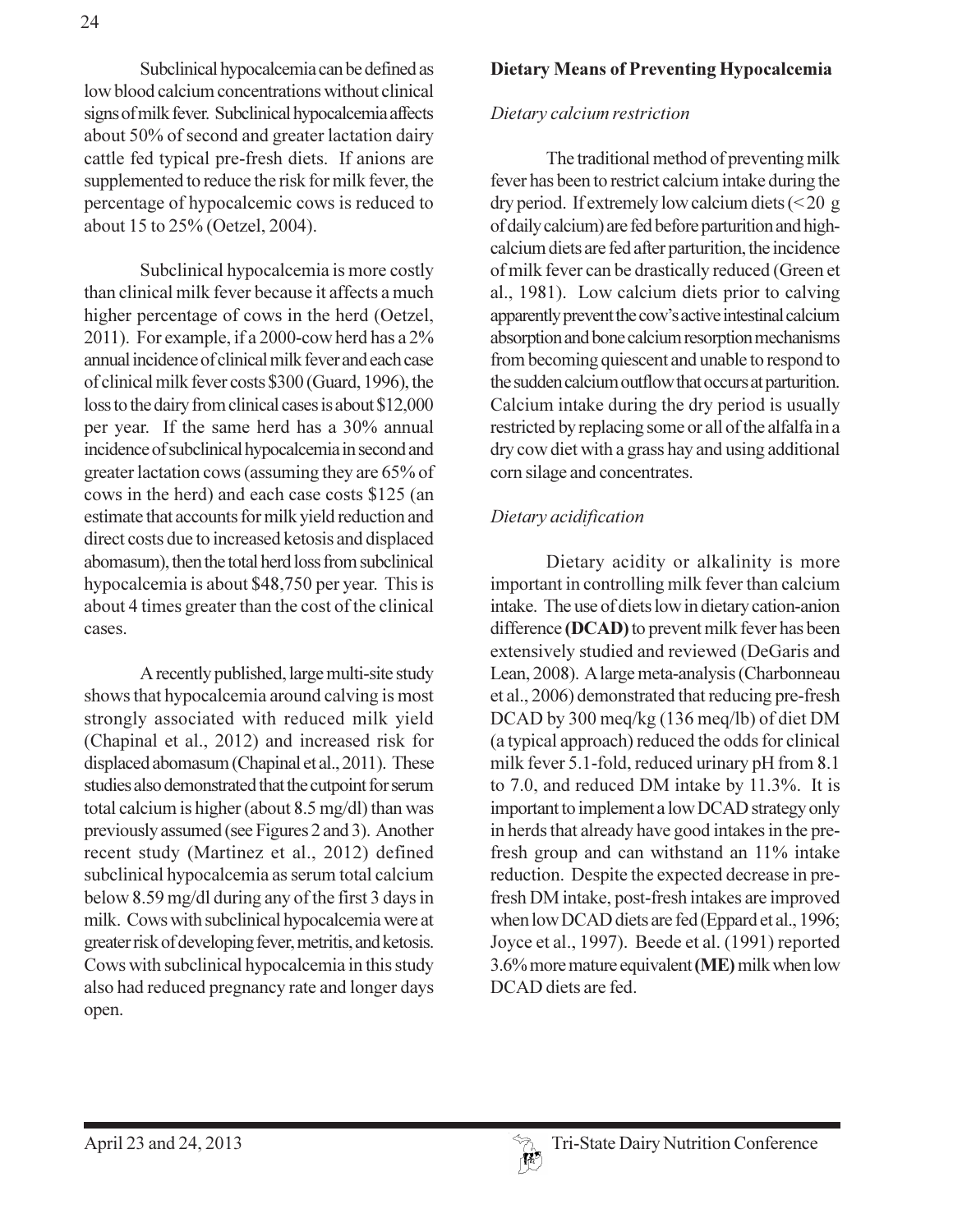#### Dietary magnesium

Magnesium also plays an important role in maintaining calcium homeostasis around calving (DeGaris and Lean, 2008). A large meta-analysis (Lean et al., 2006) found that increasing dietary magnesium greatly reduced the odds for clinical milk fever. Magnesium is known to participate in calcium homeostasis via release of parathyroid hormone and the synthesis of the active form of vitamin  $D(1,25)$ dihydroxycholecalciferol). Total intakes of about 40 to 50 g of dietary Mg (about 0.30 to 0.45% of dietary DM, depending on total DM intake) have been suggested (DeGaris and Lean, 2008), although this is complicated because of the interactions between other dietary factors (DCAD, dietary calcium, and dietary phosphorus).

### **Individual Cow Treatments for Hypocalcemia**

# Treatments for clinical milk fever

Clinical signs of milk fever in dairy cattle around calving may, for convenience, be divided into 3 stages. Stage I milk fever is early signs without recumbency. It may go unnoticed because it's signs are subtle and transient. Affected cattle may appear excitable, nervous, or weak. Some may shift their weight frequently and shuffle their hind feet (Oetzel,  $2011$ ).

Some cows become hypocalcemic at times other than calving and exhibit clinical signs similar to those described above for Stage I milk fever. Such non-parturient hypocalcemias are often triggered by periods of unusual stress or decreased DM intake. This condition is most commonly seen in cows in the first 2 to 10 days of lactation, cows that are in heat, cows with severe digestive upsets, or cows suffering from severe (toxic) mastitis (Oetzel, 2011).

Oral calcium supplementation is the best approach for hypocalcemic cows that are still

standing, such as cows in Stage 1 hypocalcemia or who have undetected subclinical hypocalcemia (Oetzel, 2011). A cow absorbs an effective amount of calcium into her bloodstream within about 30 minutes of supplementation (Goff and Horst, 1993). Blood calcium concentrations are supported for only about 4 to 6 hours afterwards (Goff and Horst, 1993; 1994) for most forms of oral calcium supplementation.

Intravenous (IV) calcium is not recommended for treating cows that are still standing (Oetzel, 2011). Treatment with IV calcium rapidly increases blood calcium concentrations to extremely high and potentially dangerous levels (Goff, 1999). Extremely high blood calcium concentrations may cause fatal cardiac complications and (perhaps most importantly) shut down the cow's own ability to mobilize the calcium she needs at this critical time (Oetzel, 2011). Cows treated with IV calcium often suffer a hypocalcemic relapse 12 to 18 hours later (Curtis et al., 1978; Thilsing-Hansen et al., 2002). The problems with IV calcium treatment are illustrated in Figure 4.

Cows in Stage II milk fever are down but not flat out on their side. They exhibit moderate to severe depression, partial paralysis, and typically lie with their head turned into their flank. Stage III hypocalcemic cows are flat out on their side, completely paralyzed, typically bloated, and are severely depressed (to the point of coma). They will die within a few hours without treatment (Oetzel,  $2011$ ).

Stage II and Stage III cases of milk fever should be treated immediately with slow IV administration of 500 ml of a 23% calcium gluconate solution. This provides 10.8 g of elemental calcium, which is more than sufficient to correct the cow's entire extracellular fluid deficit of calcium (about 4 to  $6 g$ ). Giving larger doses of calcium in the IV treatment has no benefit (Doze et al., 2008). Treatment with IV calcium should be given as soon

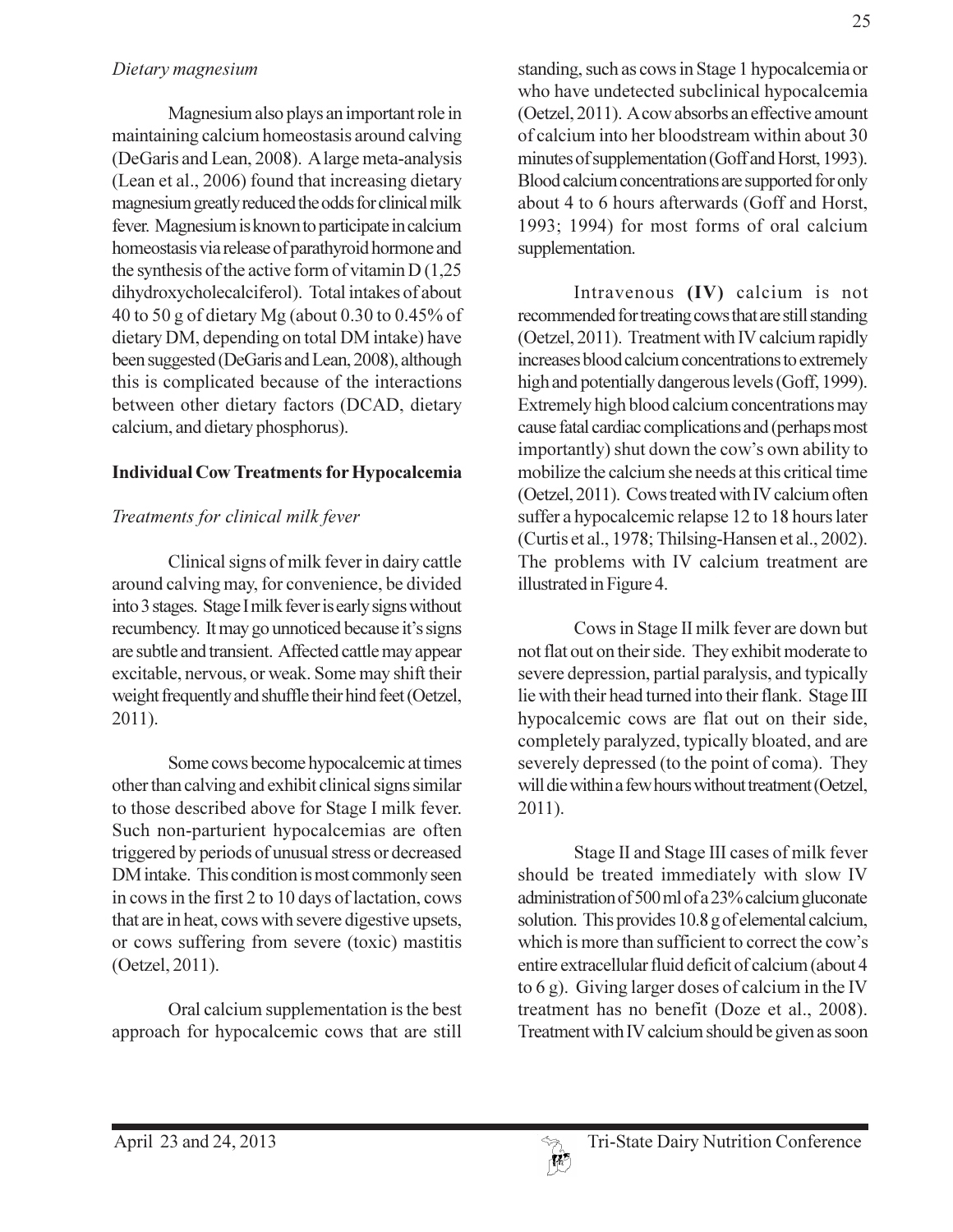as possible, as recumbency can quickly cause severe musculoskeletal damage.

To reduce the risk for relapse, recumbent cows that respond favorably to IV treatment need additional oral calcium supplementation once they are alert and able to swallow, followed by a second oral supplement about 12 hours later (Thilsing-Hansen et al., 2002; Oetzel, 2011).

Transient hypocalcemia can occur in cows whenever they go off feed or have periods of decreased intestinal motility (DeGaris and Lean, 2008). It can be difficult to tell which comes first the hypocalcemia or the gastrointestinal stasis. Whatever the case, the 2 problems can positively reinforce each other. During the experimental induction of hypocalcemia (Huber et al., 1981), ruminal contractions ceased well before the onset of clinical signs of milk fever. Off-feed cows, particularly in early lactation, are very likely to benefit from prompt oral calcium supplementation.

#### Preventive treatments with oral calcium supplements

Because subclinical hypocalcemia is limited to the first few days after calving, individual cow supplementation with oral calcium may be practical and beneficial. A large field study recently demonstrated that strategic use of oral calcium supplements may be beneficial, even in herds with successful anionic salts programs and minimal clinical cases of milk fever (Oetzel and Miller, 2012). In this study, cows were given 2 boluses of an oral calcium bolus (Bovikalc®, Boehringer Ingelheim Vetmedica, St. Joseph, MO); one at calving and one the day after calving. A subpopulation of cows was identified that had the best response to oral bolus administration. This subpopulation encompassed about half of all second and greater lactation cows and included cows with high milk yield in the previous lactation  $(>105\%$  of herd average ME milk production) and lame cows.

These cows gave 6.8 lb more milk at first DHI test if they had been supplemented with 2 oral calcium boluses around calving compared to unsupplemented cows. Selecting cows based on parity (e.g., only supplementing third and greater lactation cows or only supplementing cows with low blood calcium concentrations at calving) did not identify the cows that responded the best (Oetzel and Miller, 2012). For herds with a high incidence of hypocalcemia (particularly if they are not using low DCAD diets), it may also be economically beneficial to strategically supplement all fresh cows with oral calcium.

Oral calcium supplementation can be used in a variety of situations in early lactation besides blanket prevention programs, e.g., all standing cows who have clinical signs of hypocalcemia and all down cows following successful IV treatment. Additionally, any cows in the first 2 weeks of lactation who are off feed for any reason should receive oral calcium supplementation, as they easily become hypocalcemic.

#### Types of oral calcium supplements

The source of calcium in an oral supplement and its physical form greatly influence calcium absorption and blood calcium responses. A series of experiments has shown that calcium chloride has the greatest ability to support blood calcium concentrations (Goff and Horst, 1993; 1994). This can be explained by its high calcium bioavailability and its ability to invoke an acidic response in the cow, which causes her to mobilize more of her own calcium stores. Providing a typical amount of elemental calcium chloride (e.g., 50 g of elemental calcium) in a small oral dose (e.g., 250 ml water) provided the best absorption (Figure 5). Administering 100 g of elemental calcium from calcium chloride in water resulted in an excessive increase in blood calcium concentrations - perhaps enough to shut down the cow's own calcium homeostatic mechanisms and to invoke a calcitonin response to protect her from hypercalcemia.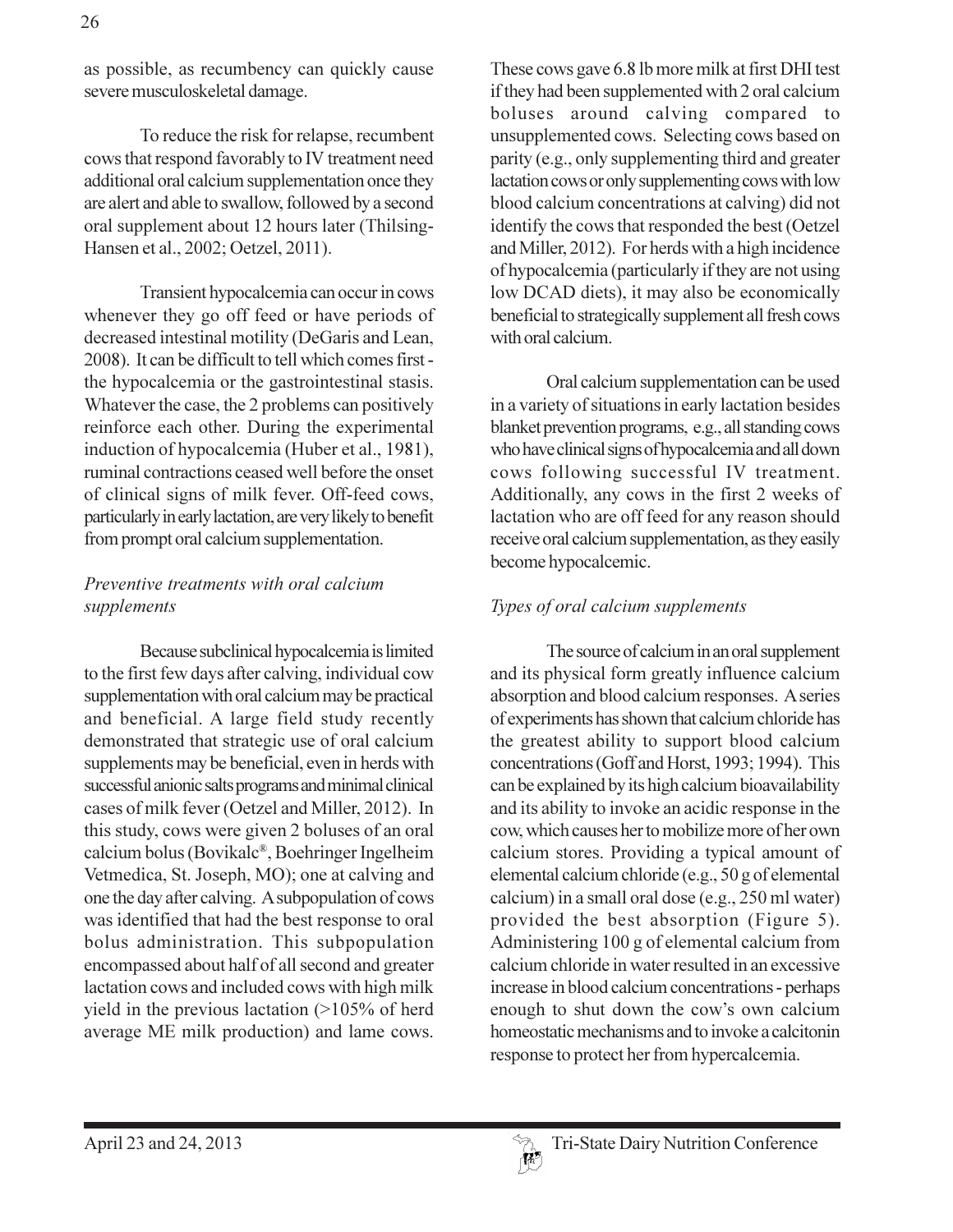The risk of aspiration is great when thin liquids are given orally, and calcium chloride is very caustic to upper respiratory tissues. Calcium propionate is more slowly absorbed (presumably because it is not acidogenic) and must be given at higher doses of elemental calcium (usually 75 to 125) g - see Figure 6). Calcium propionate has the property of being glucogenic as well as providing supplemental calcium.

Calcium carbonate in water did not increase blood calcium concentrations at all (see Figure 7; Goff and Horst, 1993). This may be explained by its poorer bioavailability compared to calcium chloride or calcium propionate. Additionally, calcium carbonate likely invokes an alkalogenic response, which acts in a manner opposite of low DCAD diets and could impair the cow's own mobilization of calcium from bone.

A combination of calcium chloride and calcium sulfate delivered in a fat-coated bolus (Bovikalc®, Boehringer Ingelheim Vetmedica, St. Joseph, MO) resulted in more sustained improvements in blood calcium concentrations (see Figure 8) than were observed in previous studies with oral calcium chloride or calcium propionate in water (Sampson et al., 2009). This encapsulated version of calcium salts had the advantages of not having an unpleasant taste to the cow, having little to no waste of the oral formulation, no risk for aspiration pneumonia, and a more prolonged release of the oral calcium (Pehrson and Jonsson, 1991). These workers reported a 4-fold reduction in the odds for developing clinical milk fever in cows that were supplemented with 4 boluses around calving (Pehrson and Jonsson, 1991).

### Timing of oral calcium supplementation relative to calving

Strategies for giving oral calcium supplements around calving should include at least 2 doses; one at calving and a second dose the next day. The expected nadir in blood calcium concentrations occurs between 12 and 24 hours after calving (Goff, 1999; Sampson et al., 2009). Giving only one oral calcium supplement around calving time leaves the cow without support when her blood calcium concentrations are naturally the lowest. It is interesting to note that the original protocols for oral calcium supplementation called for 4 doses - one about 12 hours before calving, one at calving, one 12 hours post-calving, and one 24 hours post-calving. It was very difficult to predict when at cow was in fact about 12 hours from expected calving, and many cows calved without receiving this dose (Oetzel, 1996). The dose at calving is not practically challenging to administer, and providing a dose sometime the day after calving will provide critical support around the time of nadir and can still be practical in large dairy farms where the post-fresh pen is locked up just once daily.

#### Subcutaneous calcium treatment

Subcutaneous calcium can be used to support blood calcium concentrations around calving but has substantial limitations (Goff, 1999). Absorption of calcium from subcutaneous administration requires adequate peripheral perfusion. It may be ineffective in cows that are severely hypocalcemic or dehydrated. Subcutaneous calcium injections are irritating and can cause tissue necrosis; administration should be limited to no more than 75 ml of a 23% calcium gluconate solution (about 1.5 g elemental calcium) per site. Calcium solutions that also contain glucose should not be given subcutaneously. Glucose is very poorly absorbed when given by this route. Abscessation and tissue sloughing may result when glucose is given subcutaneously.

The kinetics of subcutaneously administered calcium indicate that it is well-absorbed initially, but that blood concentrations fall back to baseline values in about 6 hours (see Figure 9; Goff, 1999). Thus, repeat doses would be necessary to equal the

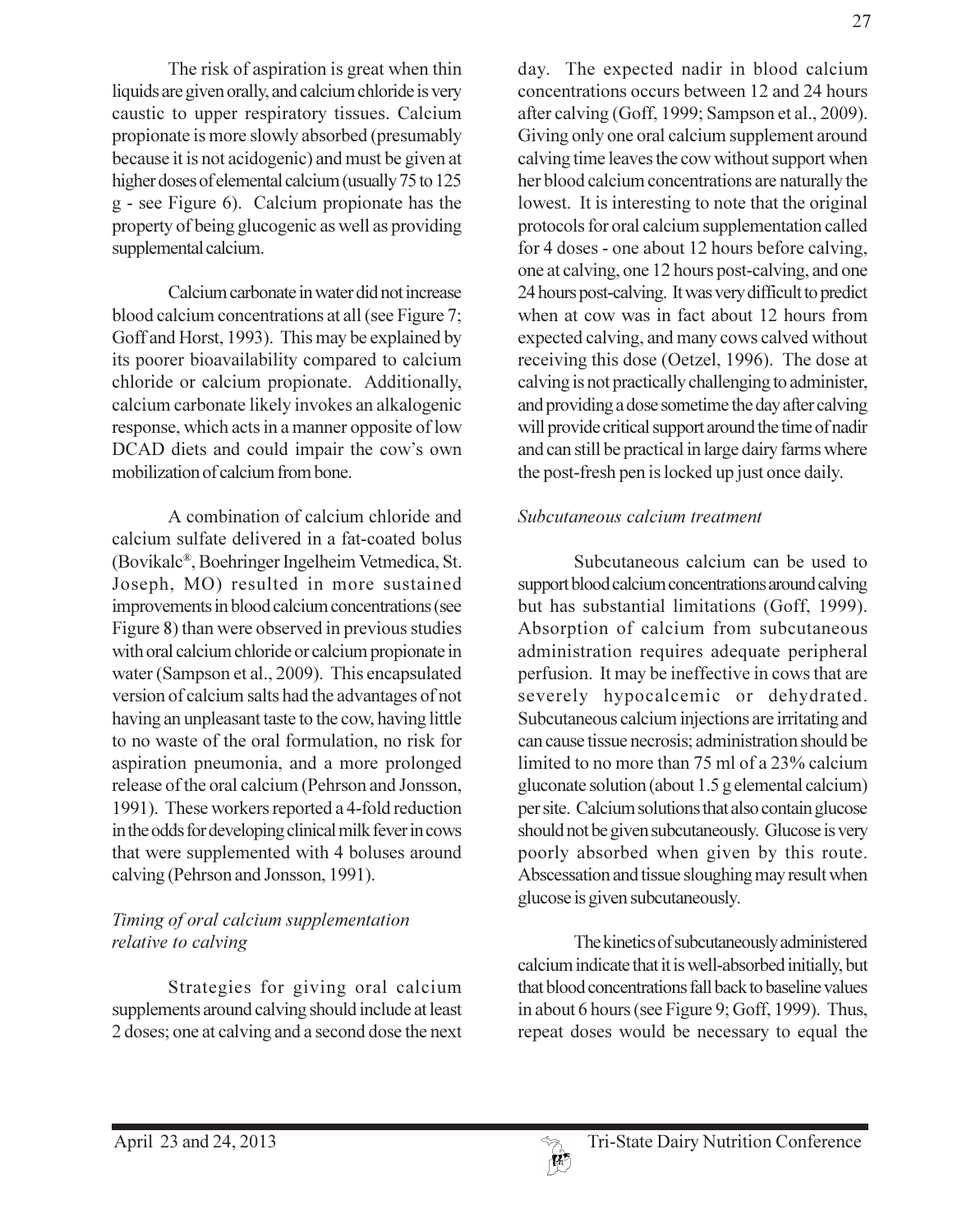sustained blood calcium support that is possible with oral calcium boluses.

### **Conclusions**

Even through rates of clinical milk fever may be relatively low, subclinical hypocalcemia remains an extremely important disease problem in dairy herds. Recent research has clearly demonstrated negative effects from subclinical hypocalcemia that start whenever blood total calcium concentrations drop below about 8.5 mg/dl. Chief among the negative effects of subclinical hypocalcemia are decreased early lactation milk yield. Other detriments include increased risk for displaced abomasum, metritis, ketosis, plus impaired reproductive performance.

Strategies to prevent as much early lactation hypocalcemia as possible can be divided into dietary means and individual cow supplementation with oral calcium. Dietary measures for preventing hypocalcemia include low DCAD diets, increasing dietary magnesium, and increasing dietary magnesium. Oral supplementation strategies include strategic use of oral calcium boluses around calving, and in particular, supplementation of cows with high previous lactation milk yield and lame cows. Additional uses of oral calcium include treatment of cows with clinical milk fever and any cows with off-feed problems in early lactation.

# **References**

Beede, D.K., D.A. Risco, G.A. Donovan, C. Wang, L.F. Archbald, and W.K. Sanchez. 1991. Nutritional management of the late pregnant dry cow with particular reference to dietary cation-anion difference and calcium supplementation. Proc. Am. Assoc. Bov. Pract. 24:51-55.

Chapinal, N., M. Carson, T.F. Duffield, M. Capel, S. Godden, M. Overton, J.E. Santos, and S.J. LeBlanc. 2011. The association of serum metabolites with clinical disease during the transition period. J. Dairy Sci. 94:4897-4903.

Chapinal, N., M.E. Carson, S.J. LeBlanc, K.E. Leslie, S. Godden, M. Capel, J.E. Santos, M.W. Overton, and T.F. Duffield. 2012. The association of serum metabolites in the transition period with milk production and early-lactation reproductive performance. J. Dairy Sci. 95:1301-1309.

Charbonneau, E., D. Pellerin, and G.R. Oetzel. 2006. Impact of lowering dietary cation-anion difference in nonlactating dairy cows: A metaanalysis. J. Dairy Sci. 89:537-548.

Curtis, R.A., J.F. Cote, M.C. McLennan, J.F. Smart, and R.C. Rowe. 1978. Relationship of methods of treatment to relapse rate and serum levels of calcium and phosphorous in parturient hypocalcaemia. Can. Vet. J. 19:155-158.

DeGaris, P.J., and I.J. Lean. 2008. Milk fever in dairy cows: A review of pathophysiology and control principles. Vet. J. 176:58-69.

Doze, J.G., R. Donders, and J.H. van der Kolk. 2008. Effects of intravenous administration of two volumes of calcium solution on plasma ionized calcium concentration and recovery from naturally occurring hypocalcemia in lactating dairy cows. Am. J. Vet. Res. 69:1346-1350.

Eppard, P.J., J.J. Veenhuizen, W.J. Cole, P.G. Comens-Keller, G.F. Hartnell, R.L. Hintz, L. Munyakazi, P.K. Olsson, R.H. Sorbet, T.C. White, C.A. Baile, R.J. Collier, J. P. Goff, and R.L. Horst. 1996. Effect of bovine somatotropin administered to periparturient dairy cows on the incidence of metabolic disease. J. Dairy Sci. 79:2170-2181.

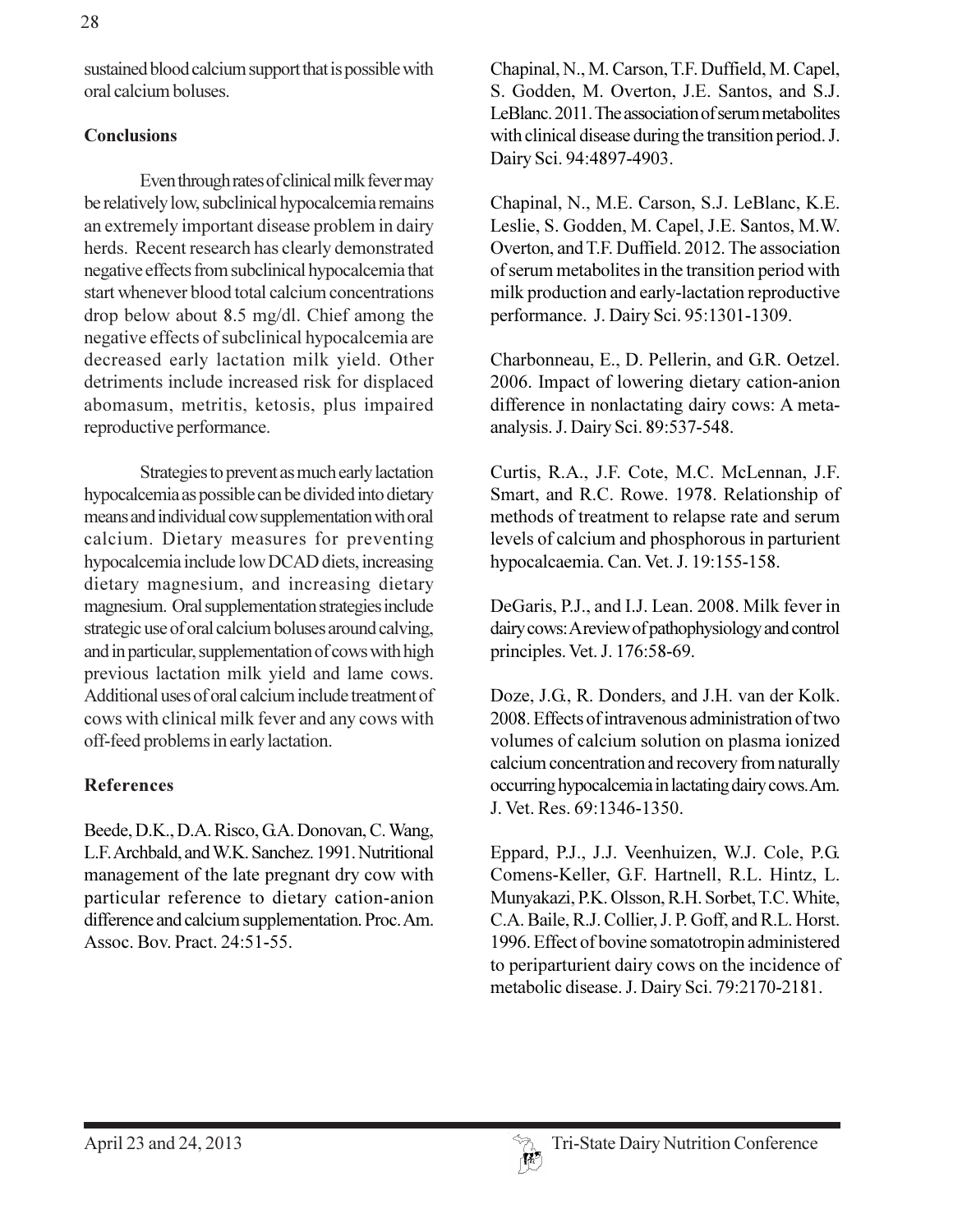Goff, J.P. 1999. Treatment of calcium, phosphorus, and magnesium balance disorders. Vet. Clin. North Am. Food Anim. Pract. 15:619-639.

Goff, J.P. 2008. The monitoring, prevention, and treatment of milk fever and subclinical hypocalcemia in dairy cows. Vet. J. 176:50-57.

Goff, J.P., and R.L. Horst. 1993. Oral administration of calcium salts for treatment of hypocalcemia in cattle. J. Dairy Sci. 76:101-108.

Goff, J.P., and R.L. Horst. 1994. Calcium salts for treating hypocalcemia: Carrier effects, acid-base balance, and oral versus rectal administration. J. Dairy Sci. 77:1451-1456.

Green, H.B., R.L. Horst, D.C. Beitz, and E.T. Littledike. 1981. Vitamin D metabolites in plasma of cows fed a prepartum low-calcium diet for prevention of parturient hypocalcemia. J. Dairy Sci. 64:217-226.

Guard, C.L. 1996. Fresh cow problems are costly; culling hurts the most. Hoard's Dairyman 141:8.

Huber, T.L., R.C. Wilson, A.J. Stattleman, and D.D. Goetsch. 1981. Effect of hypocalcemia on motility of the ruminant stomach. Am. J. Vet. Res. 42:1488-1490.

Joyce, P.W., W.K. Sanchez, and J.P. Goff. 1997. Effect of anionic salts in prepartum diets based on alfalfa. J. Dairy Sci. 80:2866-2875.

Kimura, K., T.A. Reinhardt, and J.P. Goff. 2006. Parturition and hypocalcemia blunts calcium signals in immune cells of dairy cattle. J. Dairy Sci. 89:2588-2595.

Lean, I.J., P.J. DeGaris, D.M. McNeil, and E. Block. 2006. Hypocalcemia in dairy cows: Metaanalysis and dietary cation anion difference theory revisited. J. Dairy Sci. 89:669-684.

29

Martinez, N., C.A. Risco, F.S. Lima, R.S. Bisinotto, L.F. Greco, E.S. Ribeiro, F. Maunsell, K. Galvao, and J.E. Santos. 2012. Evaluation of peripartal calcium status, energetic profile, and neutrophil function in dairy cows at low or high risk of developing uterine disease. J. Dairy Sci. 95:7158-7172.

Oetzel, G.R. 1996. Effect of calcium chloride gel treatment in dairy cows on incidence of periparturient diseases. J. Am. Vet. Med. Assoc. 209:958-961.

Oetzel, G.R. 2004. Monitoring and testing dairy herds for metabolic disease. Vet. Clin. North Am. Food Anim. Pract. 20:651-674.

Oetzel, G.R. 2011. Non-infectious diseases: Milk fever. Pages 239-245 in Encyclopedia of Dairy Sciences. Vol. 2. J.W. Fuquay and P.L.H. McSweeney, ed. Academic Press, San Diego.

Oetzel, G.R., and B.E. Miller. 2012. Effect of oral calcium bolus supplementation on early lactation health and milk yield in commercial dairy herds. J. Dairy Sci. 95:7051-7065.

Pehrson, B., and M. Jonsson. 1991. Prevention of milk fever by oral administration of encapsulated Ca-salts. Bov. Pract. 26:36-37.

Sampson, J.D., J.N. Spain, C. Jones, and L. Carstensen. 2009. Effects of calcium chloride and calcium sulfate in an oral bolus given as a supplement to postpartum dairy cows. Vet. Ther. 10:131-139.

Thilsing-Hansen, T., R.J. Jørgensen, and S. Østergaard. 2002. Milk fever control principles: A review. Acta Vet. Scand. 43:1-19.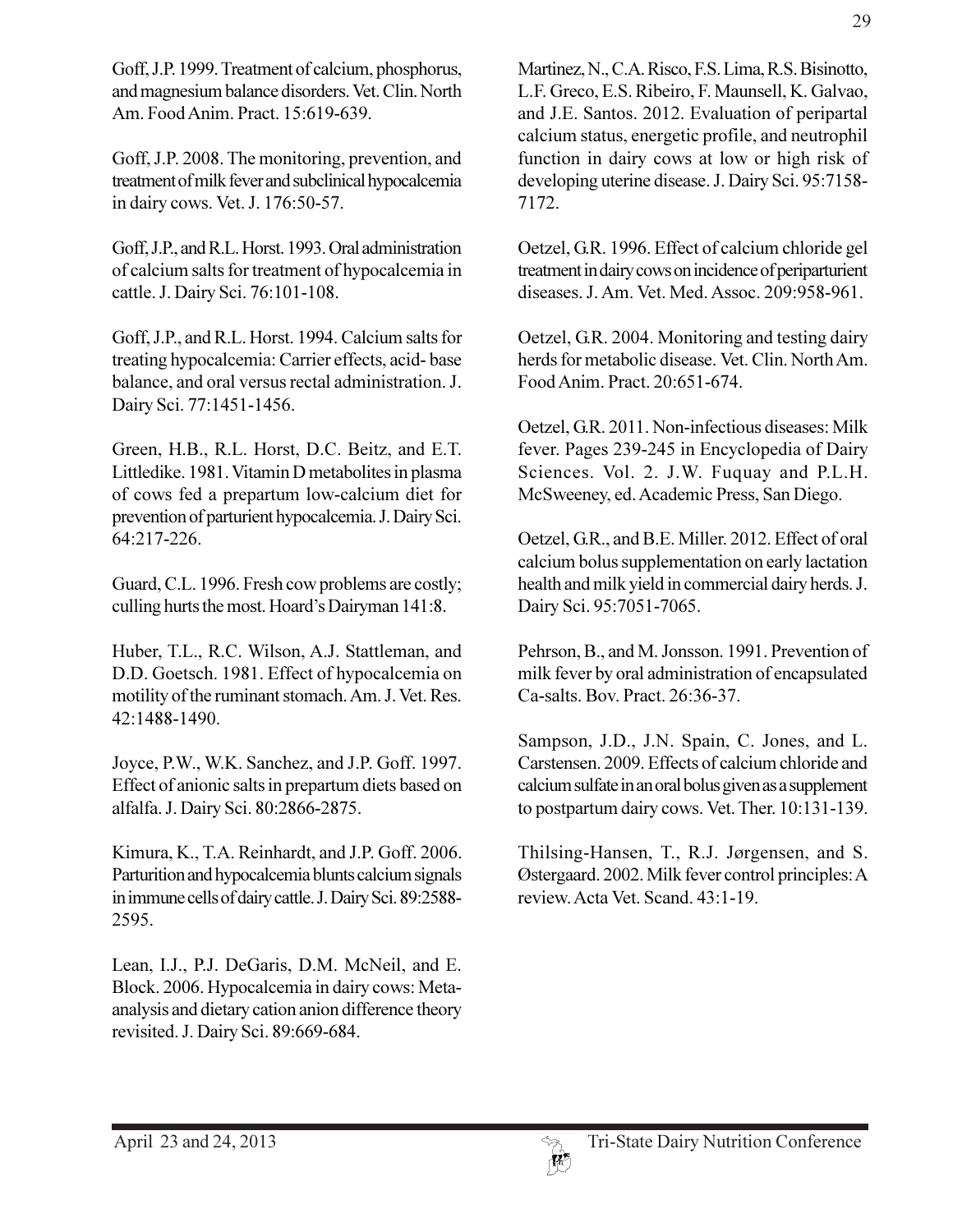

Figure 1. Plasma concentrations of total calcium before and after calving in mature Jersey cows with or without clinical milk fever (Kimura et al., 2006).



Figure 2. Effect of serum total calcium (tCa) on milk yield for the first 4 DHI tests after calving. Different cutpoints were derived for serum samples collected on weeks -1, 1, 2, and 3 after calving. Data are from 2,365 cows in 55 Holstein herds in Canada and the US (Chapinal et al., 2012).

April 23 and 24, 2013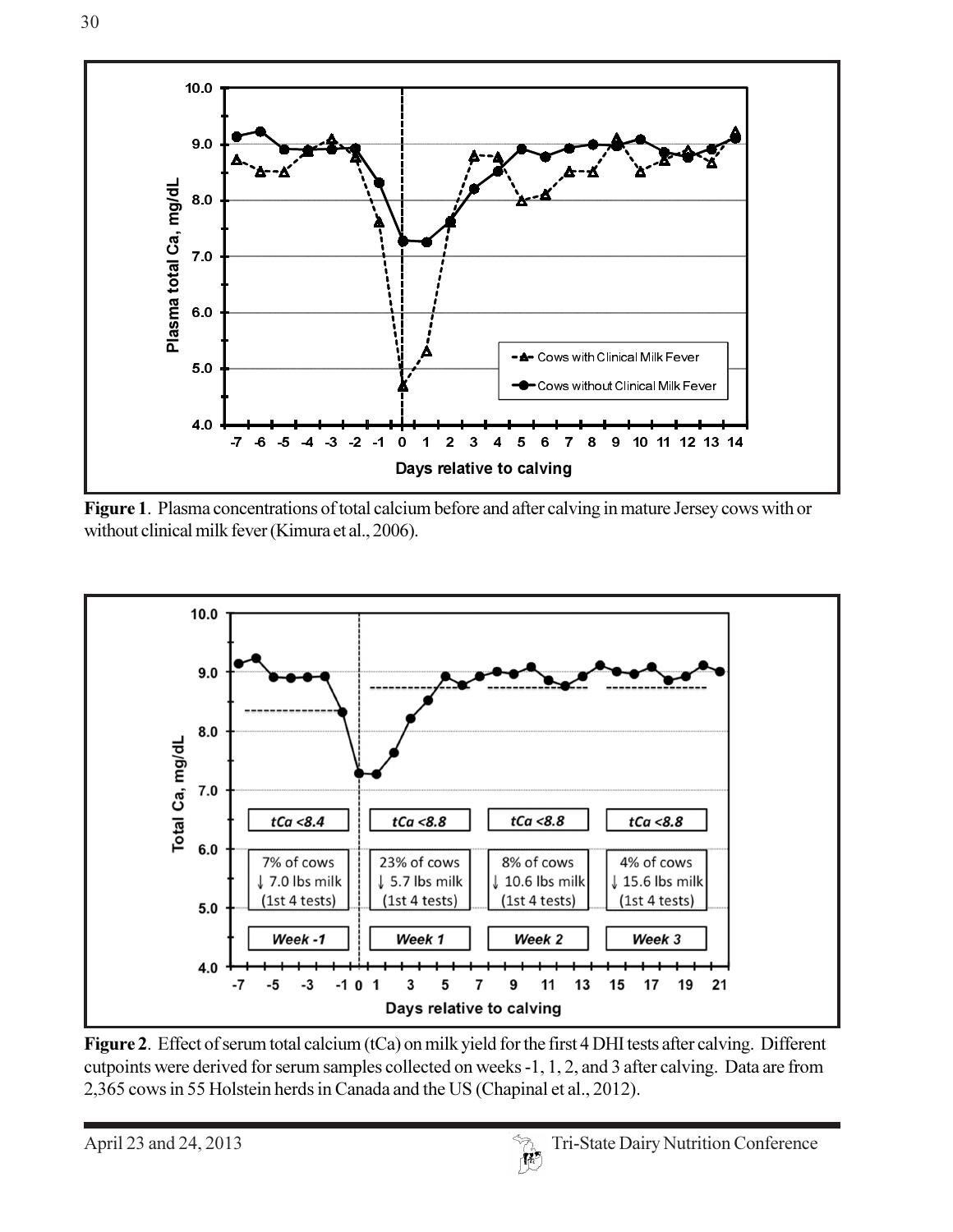

Figure 3. Effect of serum total calcium (tCa) on the odds for displaced abomasum (DA) after calving. Different cutpoints were derived for serum samples collected on weeks -1, 1, 2, and 3 after calving. Data are from 2,365 cows in 55 Holstein herds in Canada and the US (Chapinal et al., 2011).



Figure 4. Effect of IV calcium treatment with 10.5 g of elemental calcium on serum total calcium concentrations in a mature Jersey cow with clinical milk fever (Goff, 1999).

31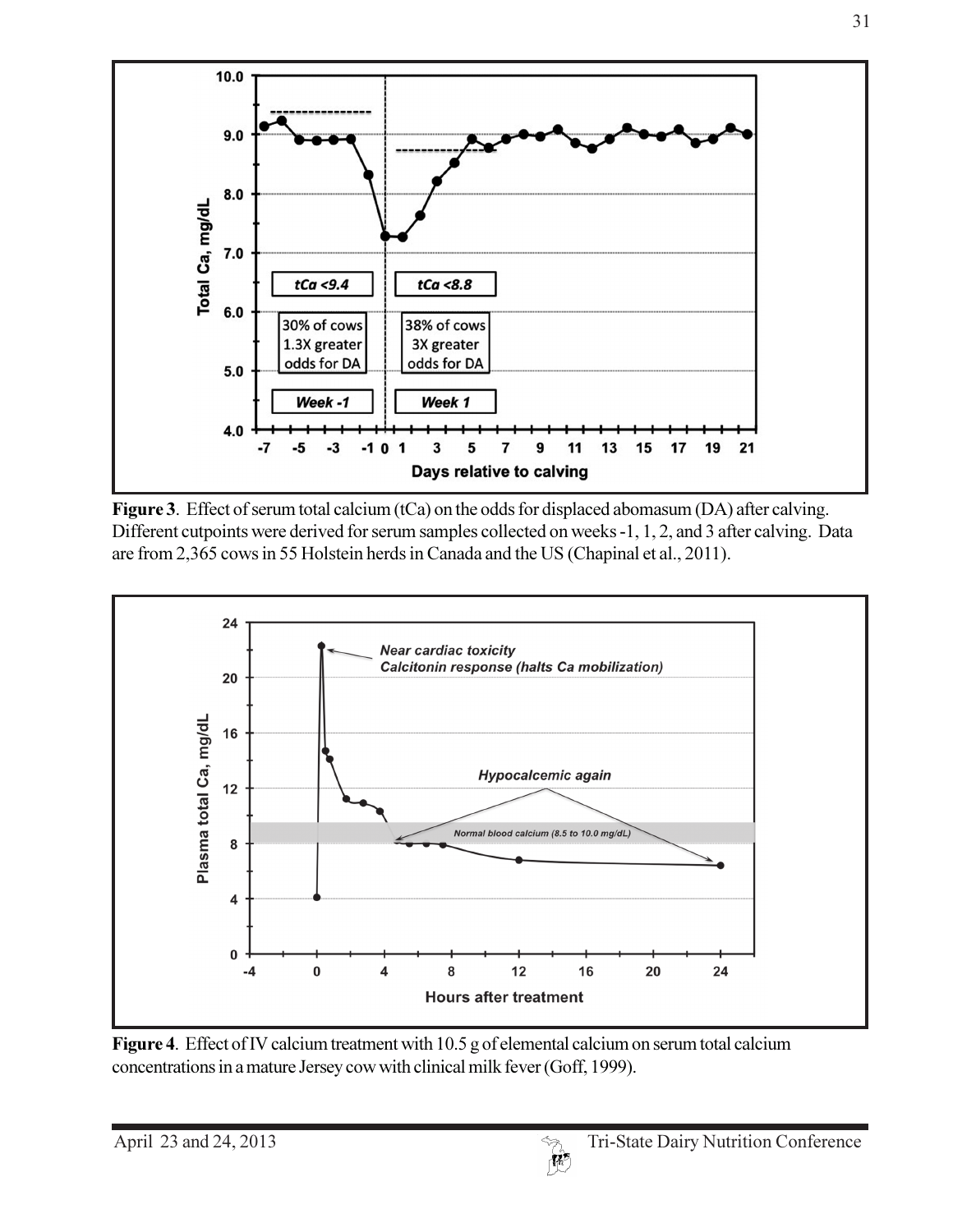

Figure 5. Effect of 2 different doses of oral calcium chloride on plasma total calcium concentrations, expressed as percent of baseline values (Goff and Horst, 1993).



Figure 6. Effect of oral calcium chloride and oral calcium propionate on plasma total calcium concentrations, expressed as percent of baseline value (Goff and Horst, 1993; 1994).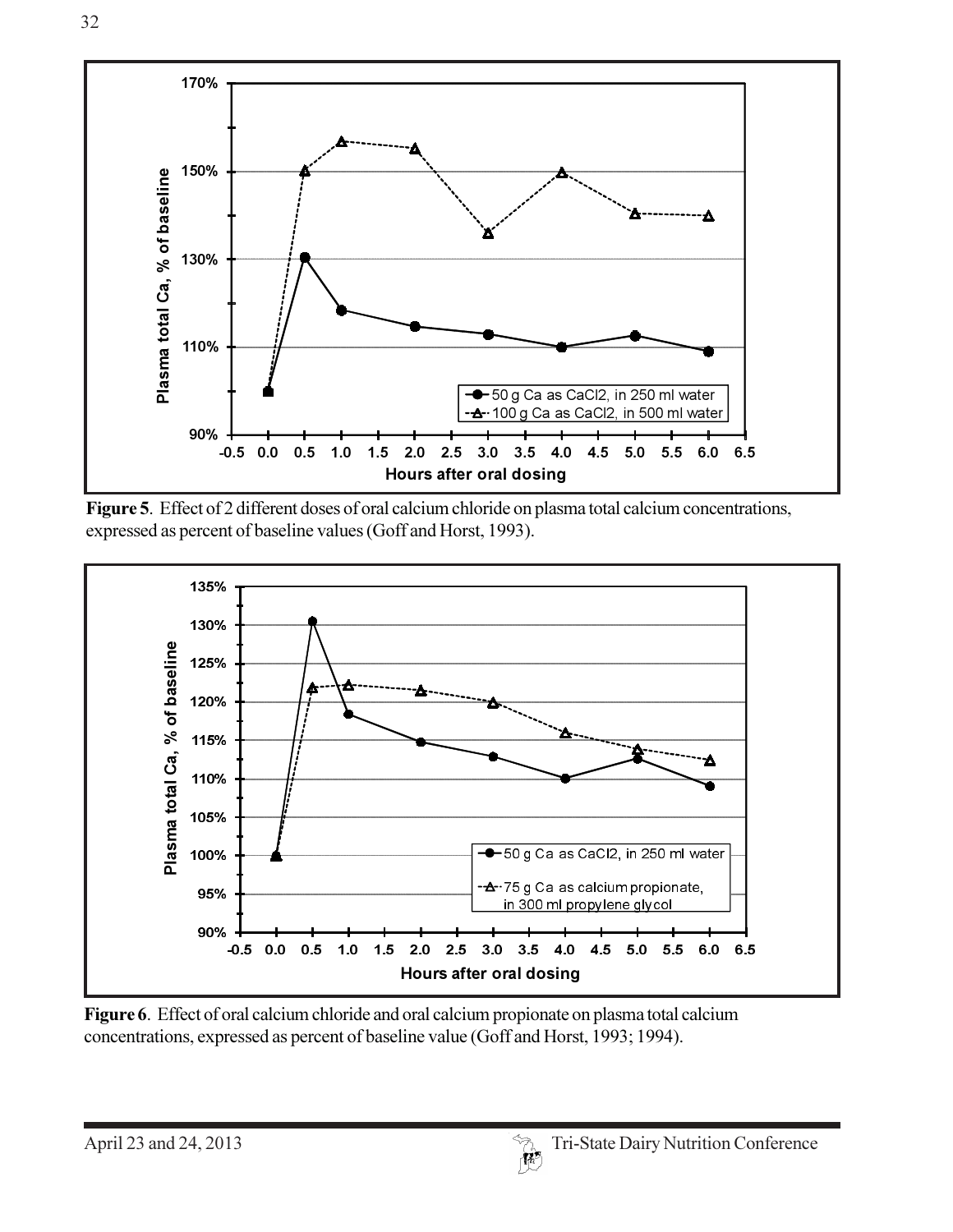

Figure 7. Effect of oral calcium chloride and oral calcium carbonate on plasma total calcium concentrations, expressed as percent of baseline values (Goff and Horst, 1993).



Figure 8. Effect of administration of 2 Bovikalc boluses on blood ionized calcium concentrations (expressed as percent of baseline) at calving and 12 hours later. Experimental animals were Holstein cows  $(n=20)$  with hypocalcemia at calving (Sampson et al., 2009).